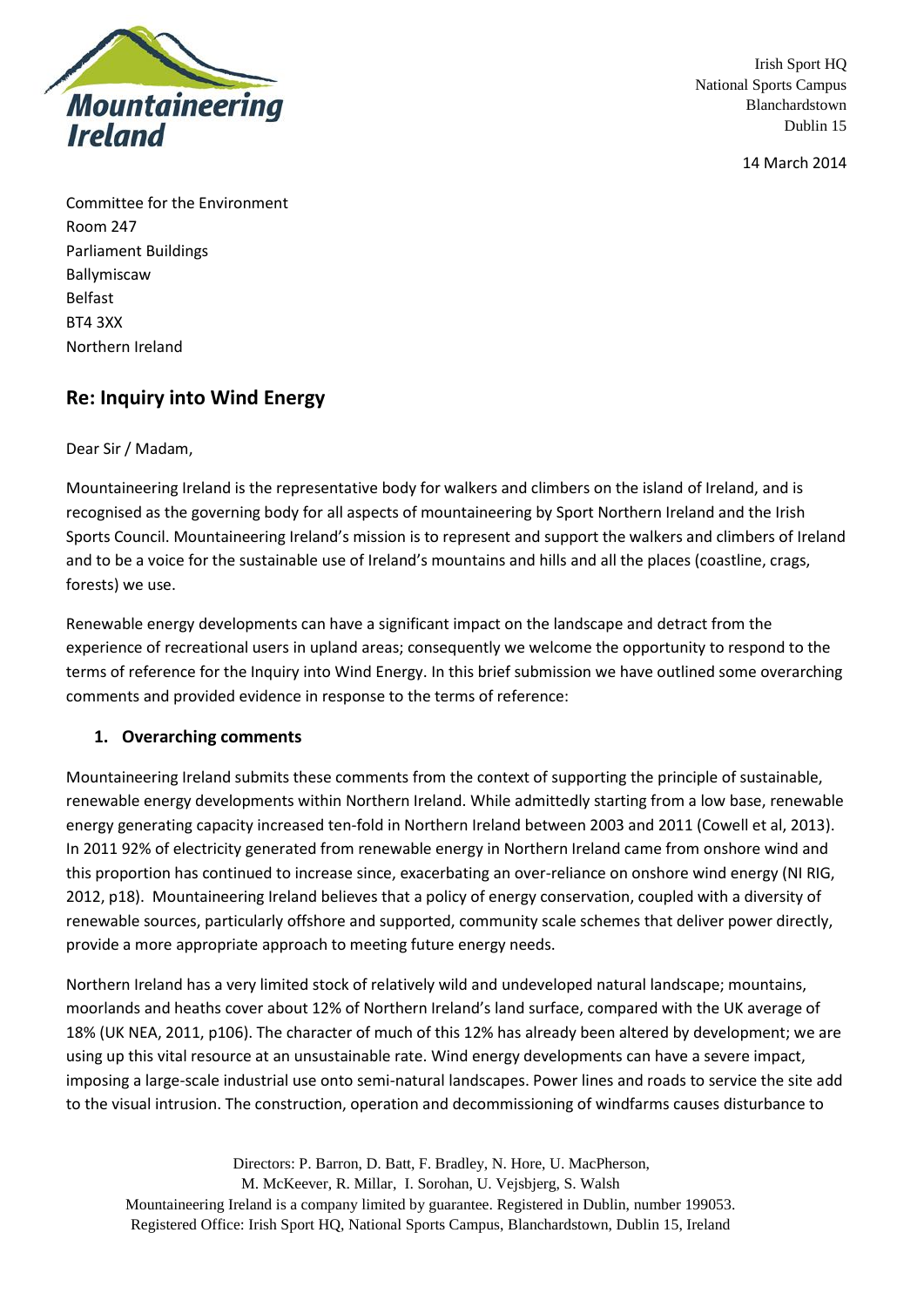

the local community, recreational users, wildlife, hydrology and an irreversible change to the physical landscape. Wind turbines also bring large scale mechanised movement to a naturally still environment.

Mountaineering Ireland challenges the apparent presumption towards siting wind farms in upland areas. While the preferred location for wind turbines was traditionally in locations on higher ground, advances in turbine technology (especially scale and blade design) now allow efficient wind turbines to be located in lower-lying areas (Heritage Council, 2013). Wind turbines sited on cut-away bogs would have less prominence within the landscape than turbines in uplands areas. Wind turbines located within large industrial sites (active or disused) would also appear less incongruous, and their proximity to the grid would result in greater efficiency and reduced cost.

The total installed windfarm capacity in Northern Ireland in December 2013 was over 531MW, which equates to 345,410 homes being powered (NI RIG, 2014). This in turn is very close to half of all the households in Northern Ireland, as identified in the 2011 Census. With such a significant amount of wind generation already online, and more that has been approved, but is not yet visible on the landscape, it is appropriate, and we would argue necessary, to review Northern Ireland's renewable energy policy. The Inquiry into Wind Energy is therefore timely.

### **2. The adequacy of PPS18 and related guidance**

While PPS18, and its supporting guidance, include many positive and reassuring statements, the policy is underpinned by a presumption in favour of development, evidenced in the extract below:

*'The wider environmental, economic and social benefits of all proposals for renewable energy projects are material considerations that will be given significant weight in determining whether planning permission should be granted'* (Policy RE1: Renewable Energy Development)

Planning consent rates for renewable energy development in Northern Ireland (at almost 90%) are significantly higher than other UK jurisdictions. Recent research by Cardiff University attributed this high rate of planning consent largely to PPS18 taking a more liberal criteria-based approach than what is used elsewhere in the UK, and went on to describe the Northern Ireland approach to planning as 'far more relaxed compared to other parts of the UK'.

A further weakness in PPS18 is that it does not preclude renewable energy developments within Northern Ireland's eight Areas of Outstanding Natural Beauty (AONBs), the Giant's Causeway World Heritage Site and the Marble Arch Caves Global Geopark. This weakness has been highlighted through the recent approval of two substantial windfarms with Binevenagh AONB (Dunmore and Dunbeg). The evidence from the Sperrins AONB is even more stark; 49% of Northern Ireland's industrial wind turbines are in west Tyrone, a number of these within the AONB and the others in its hinterland. Further developments are currently proposed for the area, including a 14-turbine windfarm at Lisnaharney near Omagh which affects two public rights of way and would ruin the character of the popular Robbers Table walk. There is no evidence in this area of either 'the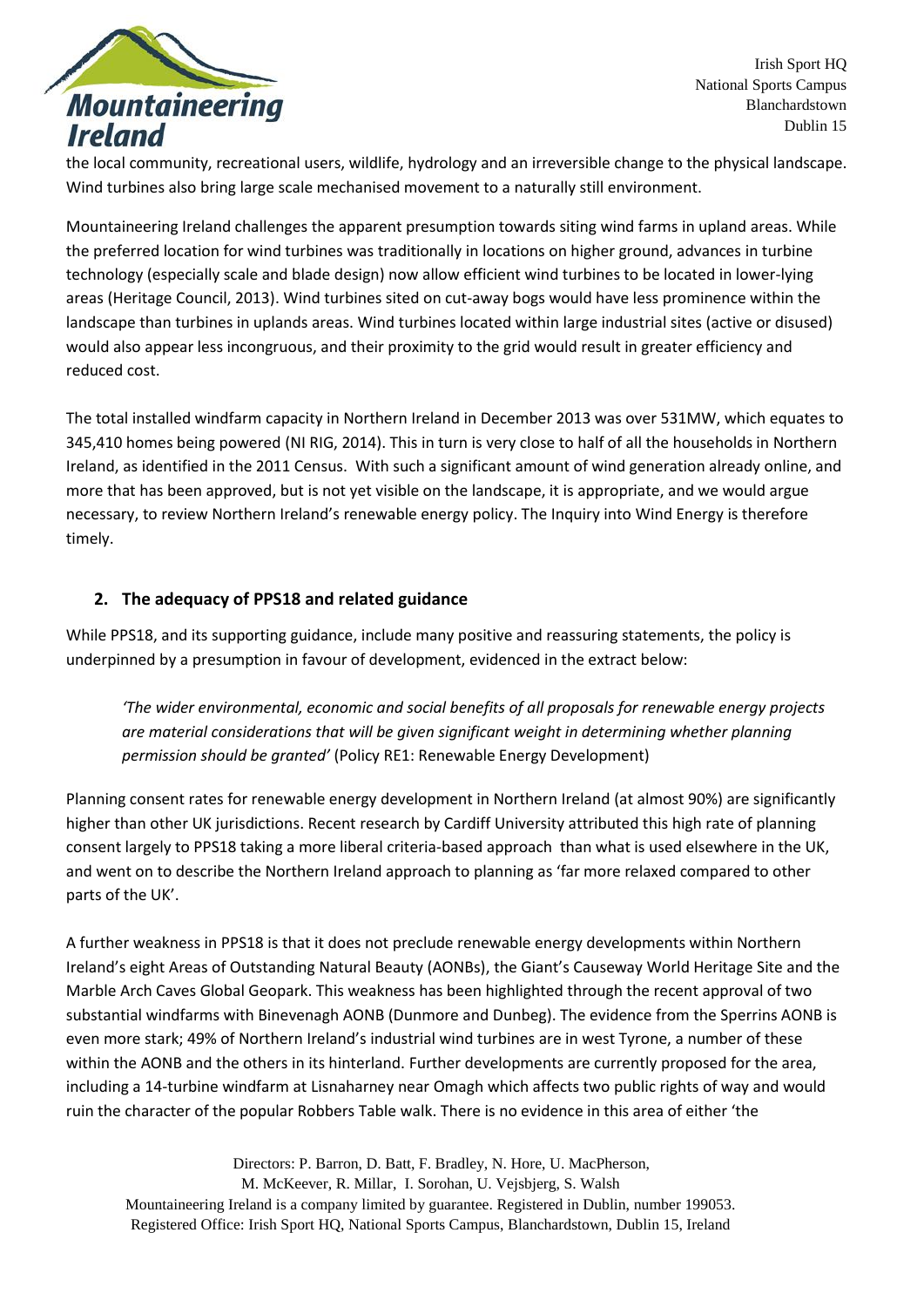

consideration of cumulative impact' advocated in PPS18 (RE1), or the 'cautious approach' in relation to designated landscapes recommended in the Best Practice Guidance (1.3.23).

Given that Northern Ireland does not have National Parks we need to ensure stronger protection for our AONBs and other scenic landscapes. Due to the prominence of wind turbines within the landscape this should include a buffer zone around AONBs and other important landscapes.

With a new planning regime imminent, it is essential that a strong Northern Ireland-wide policy is in place to protect undeveloped and semi-natural landscapes. While these landscapes deserve to be protected for their own value, it is notable that Northern Ireland's landscape is a key attraction for visitors, and therefore is integral to our tourism industry. The quality of our landscape also plays a role in the health and well-being of Northern Ireland's citizens. It is Mountaineering Ireland's view that a renewal of Northern Ireland's Landscape Character Assessment is required, as well as the development of a Landscape Strategy for Northern Ireland. These would provide clear parameters for the preparation of development plans and council decision-making on planning applications for renewable energy developments.

### **3. Separation distances**

Mountaineering Ireland is opposed to any increase in the set-back distances currently included in PPS18. With Northern Ireland's dispersed population, increasing the separation distance between turbines and occupied property would intensify the pressure for development in our limited remaining areas of undeveloped and seminatural land. As stated in Section 1, Mountaineering Ireland believes that wind turbines are more appropriate within large industrial sites, than in natural landscapes. In addition to the existence of large structures, noise, shadow etc. are inherent to the industrial environment.

### **4. Community engagement**

As the representative body for the largest recreation user group in Northern Ireland's upland areas, Mountaineering Ireland represents a strong community of interest in these areas. Community engagement is typically taken to refer to the local geographic community; we would assert that significant communities of interest should also be consulted.

The Wind Inquiry should give serious consideration to how transparency can be ensured in the relationship between developers and community groups. A public register of community benefits would be helpful. Mechanisms to facilitate community ownership of renewable energy developments should also be explored.

In the current economic situation, there is a tendency in Northern Ireland to accept development in the hope of providing employment, particularly in rural areas. Renewable energy developments, particularly windfarms, generate very little employment, and where there is employment, it may not be for local people. A recent study from Scotland concluded that for every job created in the UK in renewable energy, 3.7 jobs are lost (Marsh and Miers, 2011). While this may be just one report, it shows that the economics of the renewable energy industry are questionable, and that significant public investment is being made in private industry. This is beyond the scope of Mountaineering Ireland's interest, however we urge the Inquiry to examine the economics of the wind energy industry.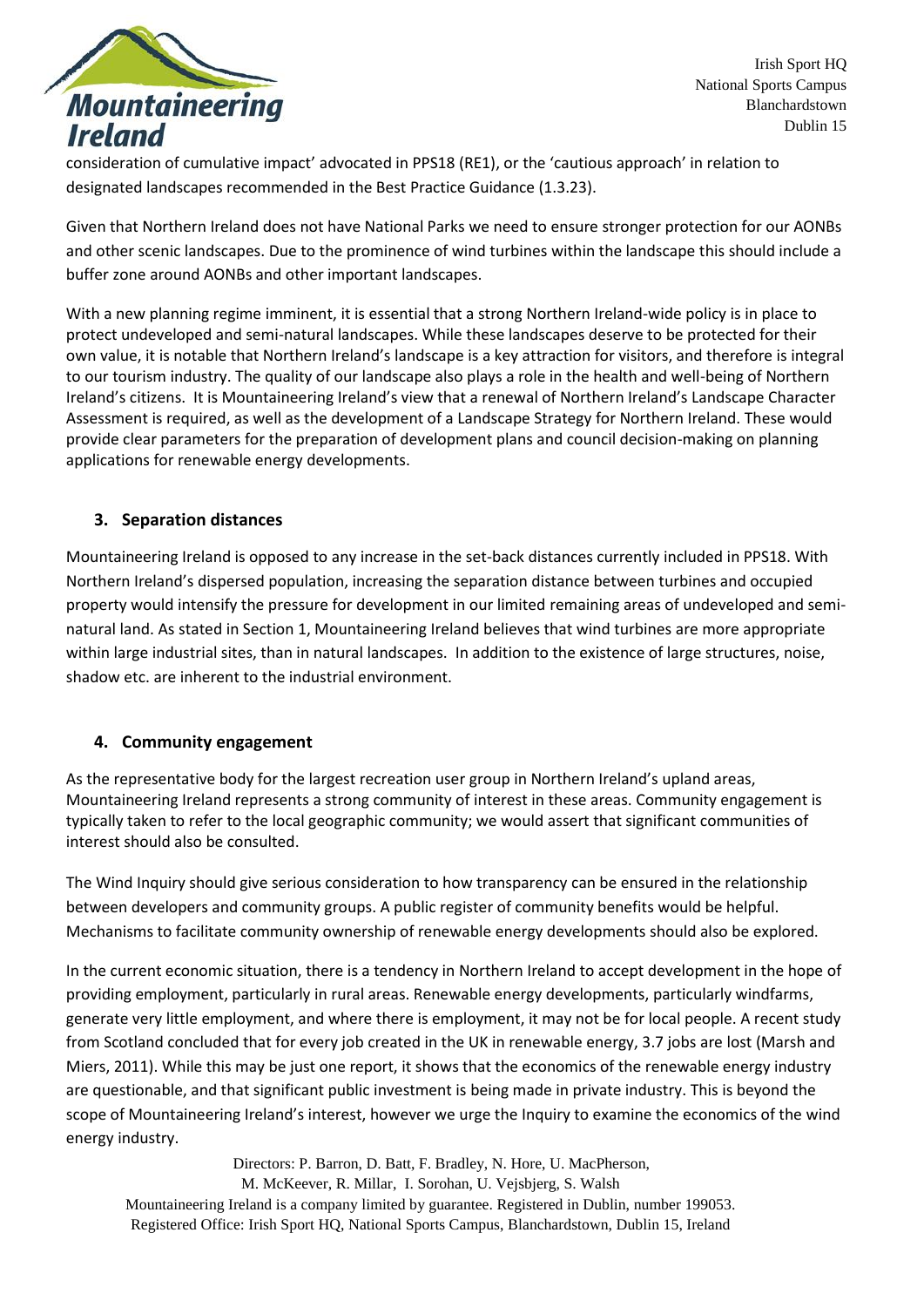

## **5. Closing remarks**

Mountaineering Ireland welcomes the Inquiry into Wind Energy; sadly we have reached a point in Northern Ireland where it is now clearly evident that there is need for greater protection for our undeveloped and seminatural landscapes, particularly in upland and coastal areas.

The small area of undeveloped upland landscape or wild land which remains in Northern Ireland is a priceless natural asset, the enjoyment of which for recreation and other sustainable uses, is vital to the physical, mental, recreational, emotional and spiritual well-being of our people as a whole. This natural capital should not be squandered by the imposition of windfarms (which could be sited elsewhere in more appropriate and less damaging locations) in those vulnerable and precious places. Strong policy is required quickly to achieve better balance between the business goals of a small number of private developers and the long-term public interest. Within this policy Mountaineering Ireland would like to see a greater focus on energy conservation, off-shore and other renewable technologies such as tidal, wave and solar.

Mountaineering Ireland only became aware of this consultation recently. We wish to register our interest in: renewable energy development in natural environments; outdoor recreation and the protection of Northern Ireland's natural and semi-natural landscapes. We ask to be included in any future consultations that may be relevant.

Yours sincerely,

Kal Bal

**Karl Boyle Chief Executive Officer**

#### **References:**

Cowell, R. et al (2013) *Promoting Renewable Energy in the UK - What Difference has Devolution Made?*, published by Cardiff University, see[: http://cplan.subsite.cf.ac.uk/cplan/sites/default/files/DREUD-](http://cplan.subsite.cf.ac.uk/cplan/sites/default/files/DREUD-FullReport.pdf)[FullReport.pdf.](http://cplan.subsite.cf.ac.uk/cplan/sites/default/files/DREUD-FullReport.pdf)

Heritage Council (2013), *The Onshore Windfarm Sector in Ireland – Planning in Harmony With Heritage*, published by the Heritage Council, Kilkenny, see: [http://www.heritagecouncil.ie/fileadmin/user\\_upload/Planning/2013/Recommendations.pdf](http://www.heritagecouncil.ie/fileadmin/user_upload/Planning/2013/Recommendations.pdf)